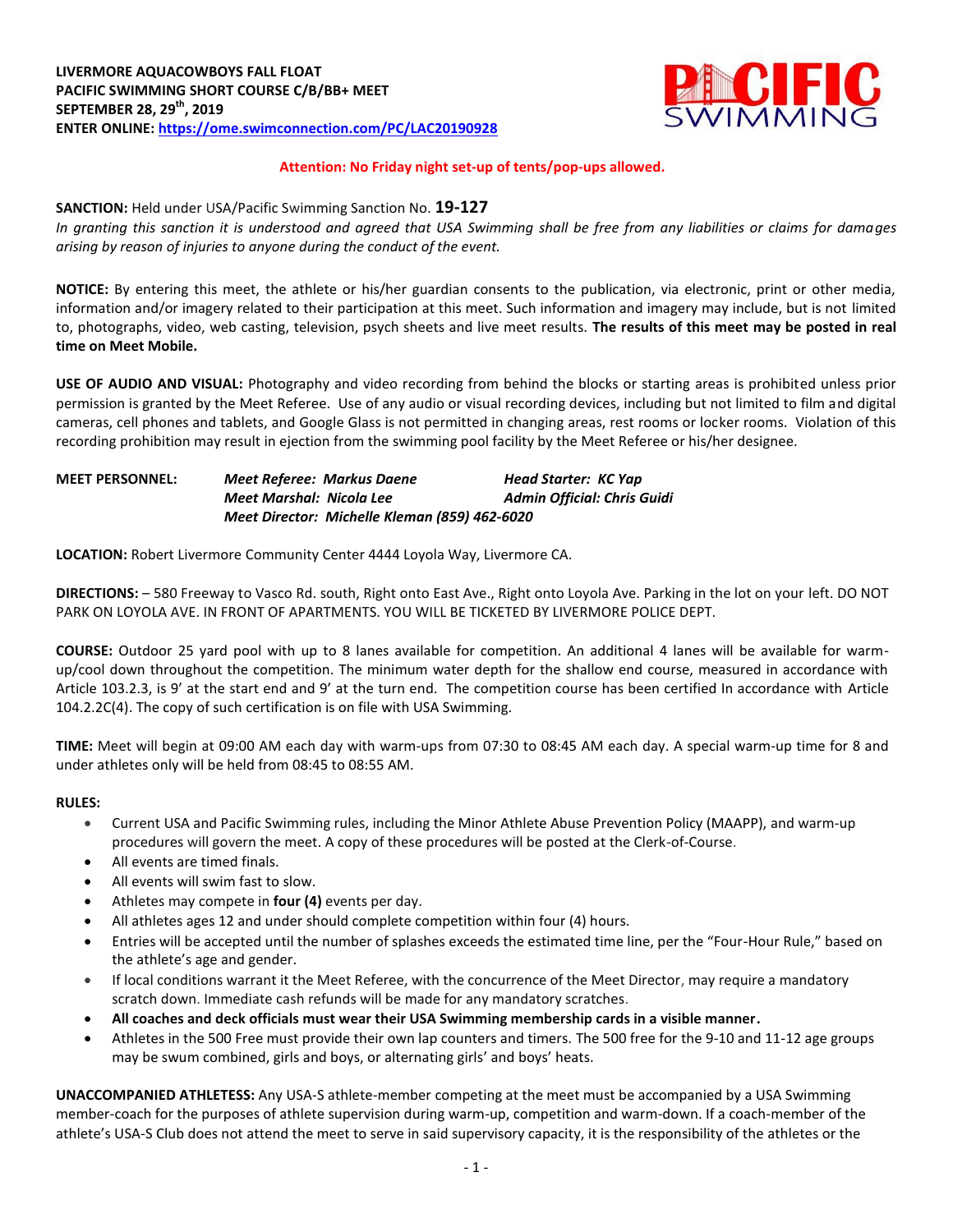athletes' legal guardian to arrange for supervision by a USA-S member-coach. The Meet Director or Meet Referee may assist the athletes in making arrangements for such supervision; however, it is recommended that such arrangements be made in advance of the meet by the athlete's USA-S Club Member-Coach.

**RACING STARTS:** Athletes must be certified by a USA-S member-coach as being proficient in performing a racing start, or must start the race in the water. It is the responsibility of the athlete or the athlete's legal guardian to ensure compliance with this requirement.

# **RESTRICTIONS:**

- Smoking and the use of other tobacco products is prohibited on the pool deck, in the locker rooms, in spectator seating, on standing areas and in all areas used by athletes, during the meet and during warm-up periods.
- Sale and use of alcoholic beverages is prohibited in all areas of the meet venue.
- No glass containers are allowed in the meet venue.
- No propane heater is permitted except for snack bar/meet operations.
- All shelters must be properly secured.
- Deck changes are prohibited.
- Destructive devices, to include but not limited to, explosive devices and equipment, firearms (open or concealed), blades, knives, mace, stun guns and blunt objects are strictly prohibited in the swimming facility and its surrounding areas. If observed, the Meet Referee or his/her designee may ask that these devices be stored safely away from the public or removed from the facility. Noncompliance may result in the reporting to law enforcement authorities and ejection from the facility. Law enforcement officers are exempt per applicable laws.
- Operation of a drone, or any other flying apparatus, is prohibited over the venue (pools, athlete/coach areas, spectator areas and open ceiling locker rooms) any time athletes, coaches, officials and/or spectators are present.

## **ELIGIBILITY:**

- Athletes must be current members of USA-S and enter their name and registration number on the meet entry card as they are shown on their Registration Card. If this is not done, it may be difficult to match the athlete with the registration and times database. The meet host will check all athlete registrations against the SWIMS database and if not found to be registered, the Meet Director shall accept the registration at the meet (a \$10 surcharge will be added to the regular registration fee). Duplicate registrations will be refunded by mail.
- Athletes in the "BB+" Division must have met at least USA Swimming Motivational "BB" minimum time standard. Athletes in the "B" Division must have met at least the listed "B" minimum time standard. All entry times slower than the listed "B" time standard will be in the "C" Division.
- Entries with **"NO TIME" will be not be accepted**, a time must be entered.
- Entry times submitted for this meet will be checked against a computer database and may be changed in accordance with Pacific Swimming Entry Time Verification Procedures.
- Disabled athletes are welcome to attend this meet and should contact the Meet Director or Meet Referee regarding any special accommodations on entry times and seeding per Pacific Swimming policy.
- Athletes 19 years of age and over may compete in the meet for time only, no awards. Such athlete's must have met standards for the 17-18 age group.
- The athlete's age will be the age of the athlete on the first day of the meet.

**ENTRY PRIORITY:** Meet entries will not be accepted any earlier than **August 24, 2019**. Entries from members of "year round" Zone 2 clubs postmarked or entered online by 11:59 p.m. on **August 30, 2019,** will be given 1st priority acceptance. Entries from members of all Zone 2 clubs (year round and seasonal) postmarked or entered online between 12:00 am **August 31, 2019**, and 11:59 pm **September 6<sup>th</sup> 2019**, will be given 2<sup>nd</sup> priority acceptance. All entries from Zone 2, all other Pacific LSC Zones and other LSC's, either postmarked, entered online, or hand delivered by the entry deadline will be considered in the order that they were received.

## **\*\* NOTE: Athletes who falsify their entry from by listing a club to which they are not legitimately associated will be rejected from the meet. Further, entry fees will not be refunded and they may be referred to the Pacific Swimming Review Committee for disciplinary action.**

**ENTRY FEES:** \$4.00 per event plus an \$8.00 participation fee per athlete. Entries will be rejected if payment is not sent at time of request. No refunds will be made, except mandatory scratch downs.

**ONLINE ENTRIES:** To enter online go to **<https://ome.swimconnection.com/PC/LAC20190928>** to receive an immediate entry confirmation. This method requires payment by credit card. Swim Connection, LLC charges a processing fee for this service, equal to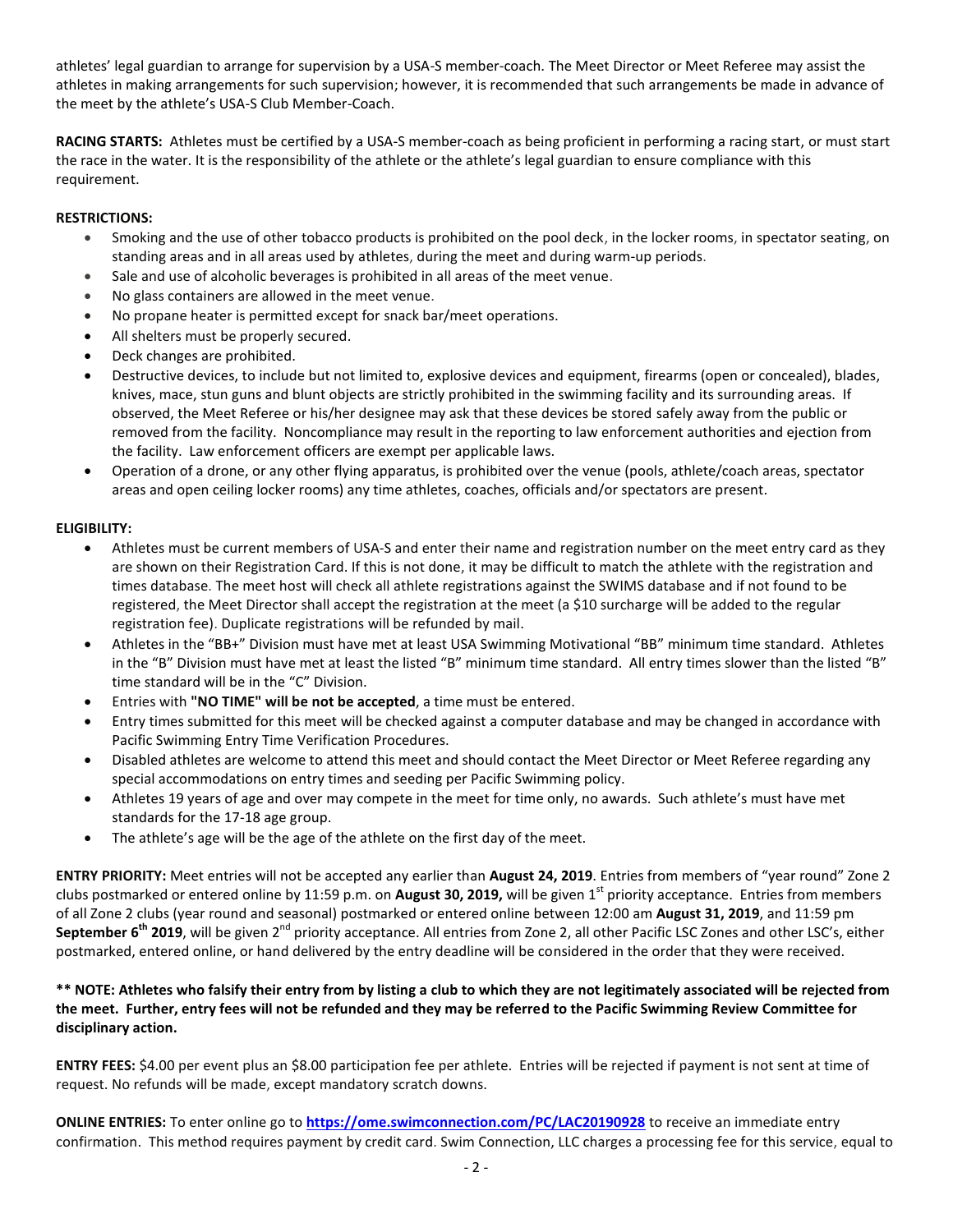\$1 per athletes plus 5% of the total Entry Fees. Please note that the processing fee is a separate fee from the Entry Fees. If you do not wish to pay the processing fee, enter the meet using a mail entry. **Entering online is a convenience, is completely voluntary, and is in no way required or expected of an athlete by Pacific Swimming.** Online entries will be accepted through Wednesday, **September 18, 2019**.

**MAILED OR HAND DELIVERED ENTRIES**: Entries must be on the attached consolidated entry form. Forms must be filled out completely and printed clearly with athlete's best time. Entries must be postmarked by midnight, Monday, September 16, 2019 or hand delivered by 6:30 p.m. Wednesday, September 18, 2019. No late entries will be accepted. Requests for confirmation of receipt of entries should include a self-addressed envelope.

**Make check payable to**: **Livermore Aqua Cowboys Mail entries to: Michelle Kleman Hand deliver entries to: Michelle Kleman**

**2988 Lusitana Ct 2988 Lusitana Ct Livermore, CA. 94550 Livermore, CA. 94550**

**CHECK-IN:** The meet will be deck seeded. Athletes must check-in at the Clerk-of-Course. No event shall be closed more than 30 minutes before the scheduled start of the session. Close of check-in for all individual events shall be no more than 60 minutes before the estimated time of the start of the first heat of the event. Athletes who do not check in will not be seeded and will not be allowed to compete in that event.

**SCRATCHES:** Any athletes not reporting for or competing in an individual timed final event shall not be penalized. Athletes who must withdraw from an event after it is seeded are requested to inform the referee immediately.

**AWARDS:** The first 8 places will be awarded for 9-10, 11-12, 13-14, 15-16, 17-18 age groups in each division (C/B/BB). 8 & U will be awarded in each division (PC-A, PC-B, and PC-C). All athletes achieving an A time for the first time will be awarded a standard A medal, regardless of place achieved in the event. No awards will be given for athletes 19 years of age and older. Note: Individual awards must be picked up at the meet. We will not mail or distribute awards after the meet.

## **ADMISSION:** Free.

**SNACK BAR & HOSPITALITY:** Food Trucks will be available throughout the competition. Coaches and working deck officials will be provided lunch. Hospitality will serve refreshments to timers and volunteers.

**MISCELLANEOUS:** No overnight parking is allowed. Facilities will not be provided after meet hours.

**MINIMUM OFFICIALS:** The Meet Referee shall conduct an inventory of Officials and shall compare the number of athletes entered against the number of Officials that worked representing each club per day of the meet. Those clubs who have not provided sufficient Officials in a day of the meet, in accordance with the table below, will be fined \$100 per missing Official per day.

| Club athletes entered in session | <b>Trained and carded officials required</b> |
|----------------------------------|----------------------------------------------|
| $1 - 10$                         |                                              |
| $11 - 25$                        |                                              |
| 26-50                            |                                              |
| 51-75                            |                                              |
| 76-100                           |                                              |
| Every 20 over 100                |                                              |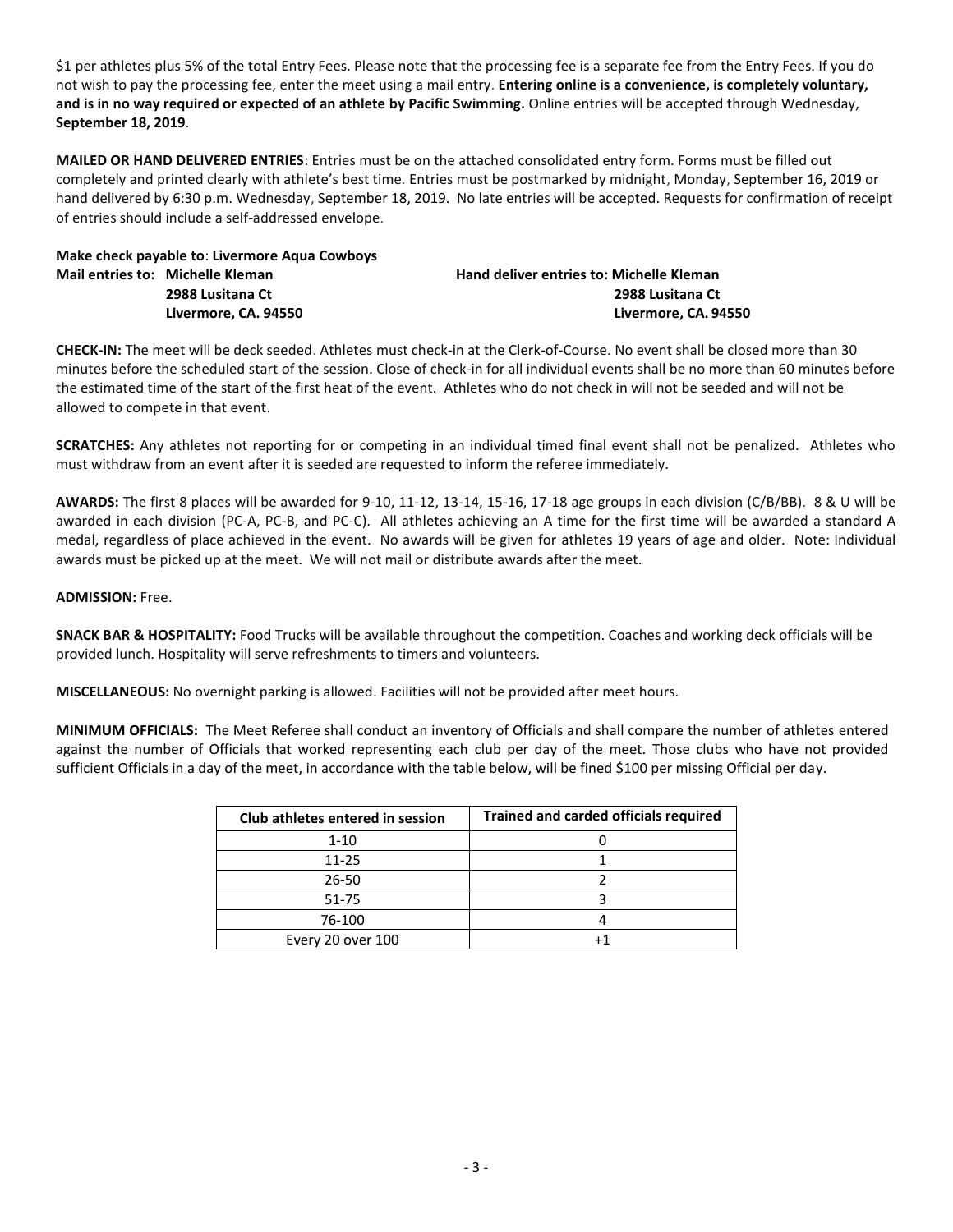#### **EVENT SUMMARY**

|           |           | <b>SATURDAY</b> |                  | <b>SUNDAY</b> |                |                 |                 |  |
|-----------|-----------|-----------------|------------------|---------------|----------------|-----------------|-----------------|--|
| 8 & UN    | $9 - 10$  | $11 - 12$       | 13 & up          | 8 & UN        | $9 - 10$       |                 | 13 & up         |  |
| 100 IM    | 200 IM    | <b>100 Fly</b>  | 100 Fly          | 50 Free       | 100 Free       | 200 Free        | 200 Free        |  |
| 25 Fly    | 50 Fly    | 100 Breast      | 200 Breast       | 25 Back       | 50 Back        | 100 Back        | 100 Back        |  |
| 25 Breast | 50 Breast | 50 Free         | 50 Free          | 50 Breast     | 100 Breast     | 50 Breast       | 100 Breast      |  |
| 25 Free   | 50 Free   | 100 IM          | 200 IM           | <b>50 Fly</b> | <b>100 Fly</b> | 50 Fly          | 200 Fly         |  |
|           | 500 Free  |                 | 500 Free (Girls) |               |                | <b>500 Free</b> | 500 Free (Boys) |  |

## **Athlete's competing in the 500 Free must provide their own lap counters and timers**

# **EVENTS**

|                        | Saturday September 28, 2019 |                              | Sunday September 29, 2019     |                       |                    |  |  |
|------------------------|-----------------------------|------------------------------|-------------------------------|-----------------------|--------------------|--|--|
| Girls<br><b>EVENT#</b> | <b>EVENT</b>                | <b>Boys</b><br><b>EVENT#</b> | <b>Girls</b><br><b>EVENT#</b> | <b>EVENT</b>          | Boy<br><b>EVEN</b> |  |  |
| $\mathbf{1}$           | 9-10 200 IM                 | $\overline{2}$               | 37                            | 13 & up 200 Free      | 38                 |  |  |
| 3                      | 8 & under 100 IM            | 4                            | 39                            | 11-12 200 Free        | 40                 |  |  |
| 5                      | 13 & up 100 Fly             | 6                            | 41                            | 9-10 100 Free         | 42                 |  |  |
| $\overline{7}$         | 11-12 100 Fly               | 8                            | 43                            | 8 & under 50 Free     | 44                 |  |  |
| 9                      | 9-10 50 Fly                 | 10                           | 45                            | 13 & up 100 Back      | 46                 |  |  |
| 11                     | 8 & under 25 Fly            | 12                           | 47                            | 11-12 100 Back        | 48                 |  |  |
| 13                     | 13 & up 200 Breast          | 14                           | 49                            | 9-10 50 Back          | 50                 |  |  |
| 15                     | 11-12 100 Breast            | 16                           | 51                            | 8 & under 25 Back     | 52                 |  |  |
| 17                     | 9-10 50 Breast              | 18                           | 53                            | 13 & up 100 Breast    | 54                 |  |  |
| 19                     | 8 & under 25 Breast         | 20                           | 55                            | 11-12 50 Breast       | 56                 |  |  |
| 21                     | 13 & up 50 Free             | 22                           | 57                            | 9-10 100 Breast       | 58                 |  |  |
| 23                     | 11-12 50 Free               | 24                           | 59                            | 8-UN 50 Breast        | 60                 |  |  |
| 25                     | 9-10 50 Free                | 26                           | 61                            | 13 & up 200 Fly       | 62                 |  |  |
| 27                     | 8 & under 25 Free           | 28                           | 63                            | 11-12 50 Fly          | 64                 |  |  |
| 29                     | 13 & up 200 IM              | 30                           | 65                            | 9-10 100 Fly          | 66                 |  |  |
| 31                     | 11-12 100 IM                | 32                           | 67                            | 8 & under 50 Fly      | 68                 |  |  |
| 33                     | 9-10 500 Free               | 34                           | 69                            | 11-12 500 Free        | 70                 |  |  |
| 35                     | Girls 13 & up 500 Free      |                              |                               | Boys 13 & up 500 Free | 72                 |  |  |

| Saturday September 28, 2019 |                        |                              |
|-----------------------------|------------------------|------------------------------|
| iirls<br>ENT#               | <b>EVENT</b>           | <b>Boys</b><br><b>EVENT#</b> |
| $\mathbf{1}$                | 9-10 200 IM            | $\overline{2}$               |
| $\overline{\mathbf{3}}$     | 8 & under 100 IM       | 4                            |
| 5                           | 13 & up 100 Fly        | 6                            |
| $\overline{7}$              | 11-12 100 Fly          | 8                            |
| $\overline{9}$              | 9-10 50 Fly            | 10                           |
| 11                          | 8 & under 25 Fly       | 12                           |
| 13                          | 13 & up 200 Breast     | 14                           |
| 15                          | 11-12 100 Breast       | 16                           |
| 17                          | 9-10 50 Breast         | 18                           |
| 19                          | 8 & under 25 Breast    | 20                           |
| 21                          | 13 & up 50 Free        | 22                           |
| 23                          | 11-12 50 Free          | 24                           |
| 25                          | 9-10 50 Free           | 26                           |
| 27                          | 8 & under 25 Free      | 28                           |
| 29                          | 13 & up 200 IM         | 30                           |
| 31                          | 11-12 100 IM           | 32                           |
| 33                          | 9-10 500 Free          | 34                           |
| 35                          | Girls 13 & up 500 Free |                              |

Use the following URL to find the time standards: **<http://www.pacswim.org/swim-meet-times/standards>**